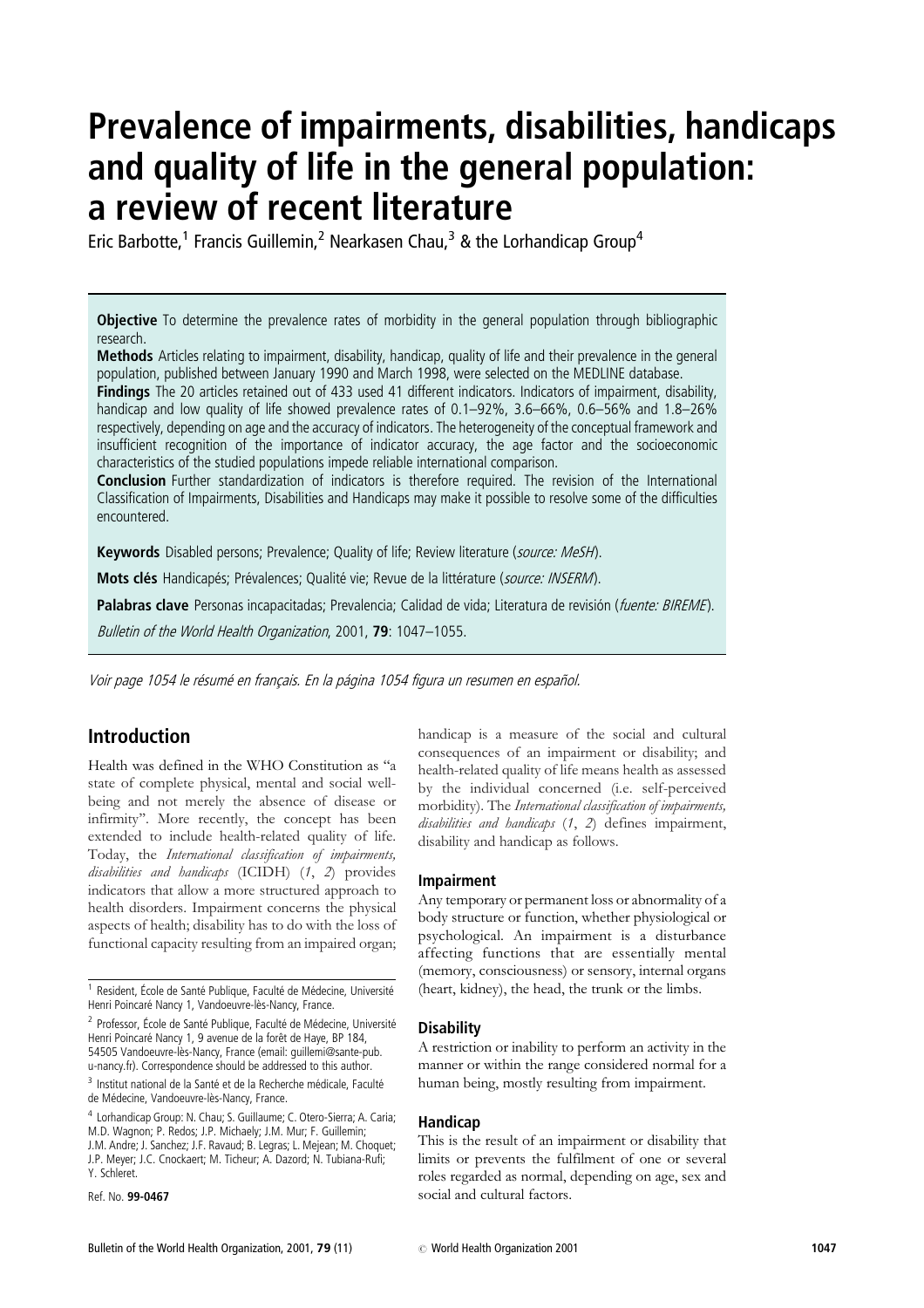The roles so defined must be as universal as possible. They are known as survival strategies and include the capacities to position oneself within one's environment and respond to environmental stimuli, to conduct an independent existence in a normal fashion according to sex, age and culture (employment, household tasks, raising children, and physical activity such as games and other forms of recreation), to maintain social relationships, and to pursue a socioeconomic activity and preserve selfsufficiency.

Handicap thus results from a health condition and is linked to factors such as individual resources and the collective environment. It is made up of circumstances that place individuals at a disadvantage from the standpoint of societal norms.

In 1993, WHO put forward a definition of quality of life linked to health  $(3)$ : the perception by individuals of their position in life, in the context of the culture and value systems in which they live and in relation to their goals, expectations, standards and concerns.

This wide-ranging concept is affected by people's social relationships, physical health, psychological state and level of independence, and by their relationship to salient features of their environment. For operational reasons it is often restricted to healthrelated quality of life or self-perceived health (4). According to WHO  $(1, 2)$ , these determinants of the quality of life depend on the handicap, i.e. on any impairment or disability, suffered by an individual; the quality of life is therefore a consequence of these concepts. Other models have been put forward (5– 9). Pope & Tarlov integrate quality of life into an interactive process (10) and regard it as an independent factor that may result from or constitute the cause of an impairment, disability or handicap as defined by the ICIDH.

A new version of the ICIDH has recently been published (11), but has not yet come into general use, and was therefore not used in our literature review.

Knowledge of the prevalence of impairment, disability, handicap and low quality of life is of interest in assessing the need for prevention policies at the national level (12).

The Lorhandicap study conducted bibliographic research into the prevalence of the above four phenomena. The aim was to determine whether there were any recent and sufficiently reproducible estimates with which to compare the results of a survey undertaken in the late 1990s to establish the prevalence of the same phenomena in the population of France's Lorraine region.

## Method

The bibliographic research was conducted in March 1998, using the MEDLINE database to retrieve articles published during the period January 1990 to March 1998.

The following keywords were selected from the MEDLINE thesaurus (MeSH terms) and the texts (titles and abstracts):

> health care associated with quality of life and population(s); quality of life associated with population(s), survey(s) and health; activities of daily living associated with health surveys; disability; deficiency; impairment; handicap.

The keywords in the titles and abstracts did not highlight more articles relevant to the study than the MeSH terms.

Perusal of the abstracts led to a selection of articles dealing with the prevalence of any one of the following: impairment, disability, handicap (including social limitations) and quality of life. The articles were divided into four groups according to which of these phenomena was principally discussed. They were then analysed in the light of the measured phenomena, the indicator or indicators used and the age category of the surveyed population.

# Results

For the eight-year period covered by the review, automatic search by keyword retrieved 433 articles. Twenty of these, dealing with prevalence studies or surveys, were retained on the basis of a reading of their abstracts. The selected articles referred to 41 different indicators, of which seven were used in more than one article.

Many articles dealt with the prevalence of disability in specific population groups, such as schoolchildren or employees of particular firms, probably because this was comparatively simple for measurement purposes. There were far fewer explorations of this type in the surveys conducted in general populations, i.e. by country or region.

#### Impairment indicators

These were used in nine articles covering twelve studies (Table 1). The term 'impairment' was mentioned in seven articles of these articles and defined in one. Two articles did not refer to the concept. Sixteen different indicators were mentioned. Various fields of impairment were explored by means of indicators of diagnosed morbidity (e.g. ''Do you suffer from a chronic disease?'': yes/no/no response) (13), self-perceived morbidity indicators, such as chronic health conditions reported by the individuals concerned (14), visual disturbances or hearing problems (15, 16), incontinence (16), pain (cervical vertebral, unspecified) (17), and indicators of unspecified impairment (18–20). The prevalences varied from 0.1% to 92%: they were under 2% for children aged below 15 years and ranged from 0.1% to 34% among young adults and from 10% to 92% among adults aged over 72. The countries covered by WHO surveys showed low prevalences (0.1–5%) (18). Country studies (18–20) revealed lower pre-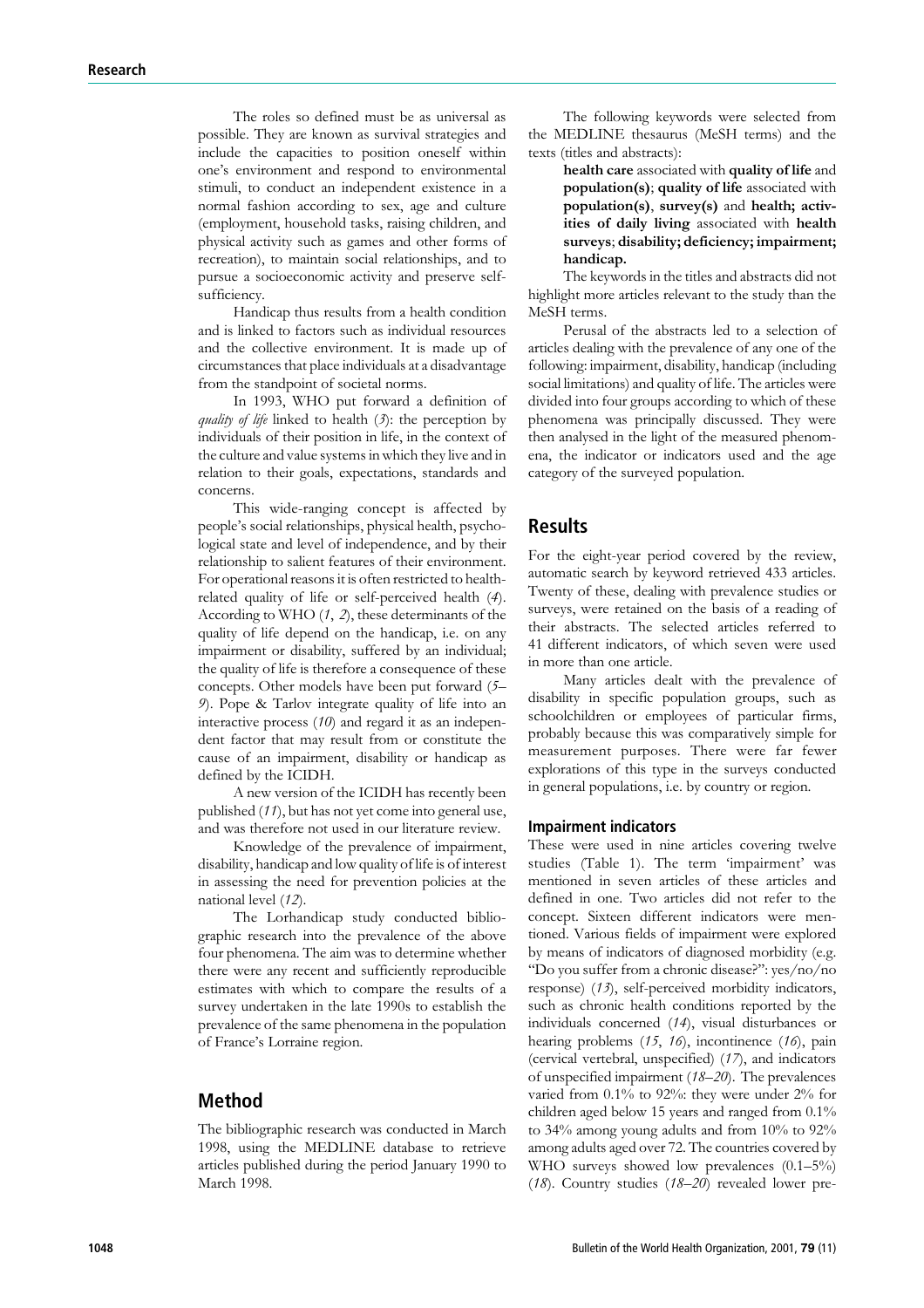| Reference Scope of | survey <sup>a</sup> | <b>Population characteristics</b> |                 |                                                                                                    | <b>Impairment indicators</b>                                                                      | Reference to<br>measured concept | Prevalence<br>(%)                     |
|--------------------|---------------------|-----------------------------------|-----------------|----------------------------------------------------------------------------------------------------|---------------------------------------------------------------------------------------------------|----------------------------------|---------------------------------------|
|                    |                     | <b>Number</b>                     | Age<br>(years)  | <b>Location</b>                                                                                    |                                                                                                   |                                  |                                       |
| (19)               | ${\sf N}$           | 5500                              | 10              | 16 French Departments                                                                              | General impairment<br>Movement-related impairment                                                 | Defined                          | 1.3<br>0.3                            |
| (20)               | R<br>N              | Not given                         | $9 - 14$        | Isère Register (RHEO)<br>Children covered by the<br>Departmental Committee<br>on Special Education | General impairment<br>Movement-related impairment                                                 | Mentioned                        | 1.5<br>0.3                            |
|                    |                     |                                   |                 |                                                                                                    | Major mental impairment<br>Severe hearing impairment<br>Blindness, amblyopia<br>Autism, psychosis |                                  | 0.3<br>0.1<br>0.1<br>0.1              |
| (17)               | R                   | 11 800                            | $20 - 79$       | Norway (2 counties)                                                                                | Cervical column pain<br>Vertebral column pain<br>Unspecified pains                                | Mentioned                        | 15.7<br>21.3<br>17.3                  |
| (18)               | $\mathsf{N}$        | Census<br>Census<br>Census        |                 | Africa (5 countries)<br>Asia (9 countries)<br>South America (4 countries)                          | Unspecified impairment                                                                            | Mentioned                        | $0.3 - 5$<br>$0.3 - 4$<br>$0.1 - 2.5$ |
| (14)               | R                   |                                   | $16 - 24$<br>75 | Canada (1990 Ontario Health<br>Survey cohort)                                                      | Self-perceived chronic health<br>disorders                                                        | Mentioned                        | 34<br>80                              |
| (13)               | R                   | 2544                              | $73 - 79$       | 11 European countries                                                                              | "Do you suffer from a chronic<br>disease?"                                                        | Not mentioned                    | $58 - 92$                             |
| (15)               | R                   | 959                               | >75             | Uppsala city, Sweden                                                                               | Closed response question -<br>visual disturbances                                                 | Not mentioned                    | 30.6                                  |
|                    |                     |                                   |                 |                                                                                                    | Closed response question -<br>occasional or permanent<br>hearing problems, one speaker            |                                  | 10                                    |
| (16)               | R                   | 278                               | >60             | Two areas of Zimbabwe                                                                              | Visual disturbances<br>Hearing problems<br>Urinary incontinence<br>Faecal incontinence            | Mentioned                        | 67<br>20<br>9<br>7                    |
| (21)               | R                   | 392                               | $>60$           | Paris area                                                                                         | Musculoskeletal, cardiopulmonary,<br>sensory, digestive or<br>psychoaffective impairments         | Mentioned                        | 58                                    |

#### Table 1. Studies using impairment indicators

 $a \text{ N}$  = countrywide survey; R = regional survey or survey covering a population in a specific area (city, district).

valences than those conducted at the local or regional level (13–17, 20, 21).

## Disability indicators

These were used in 10 articles dealing with 12 studies (Table 2). The term 'disability' was mentioned in nine articles and defined in five. One article contained no reference to the concept. Ten disability indicators of three types were applied. Functional limitation indicators assessed: movement-related disorders (15, 16); sleep disturbances (15); disability in the sphere of physical self-care, defined as involving at least one difficulty in eating, dressing, washing, using the toilet or cutting one's toenails (21); and mobility-related disability, defined as involving at least one difficulty in walking on a flat surface or going up or down stairs (21). A

ten-question questionnaire (22) was used to assess intellectual, movement-related, visual and auditory disabilities.

Three studies used activities of daily living (ADLs) and instrumental activities of daily living (IADLs) as indicators. In two of these studies, disability was defined as the inability to perform at least one ADL or IADL  $(16, 23)$ ; in the third, responses to ADLs were classified as good, acceptable or poor (13).

A general indicator, referring to unspecified disability, was mentioned in four articles (14, 18, 24, 25). This sometimes related to a rheumatic (14) or chronic (14, 25) impairment.

Prevalences varied between 3.6% and 66%. Functional limitation indicators showed rates around 10%; the rates pertaining to general indicators ranged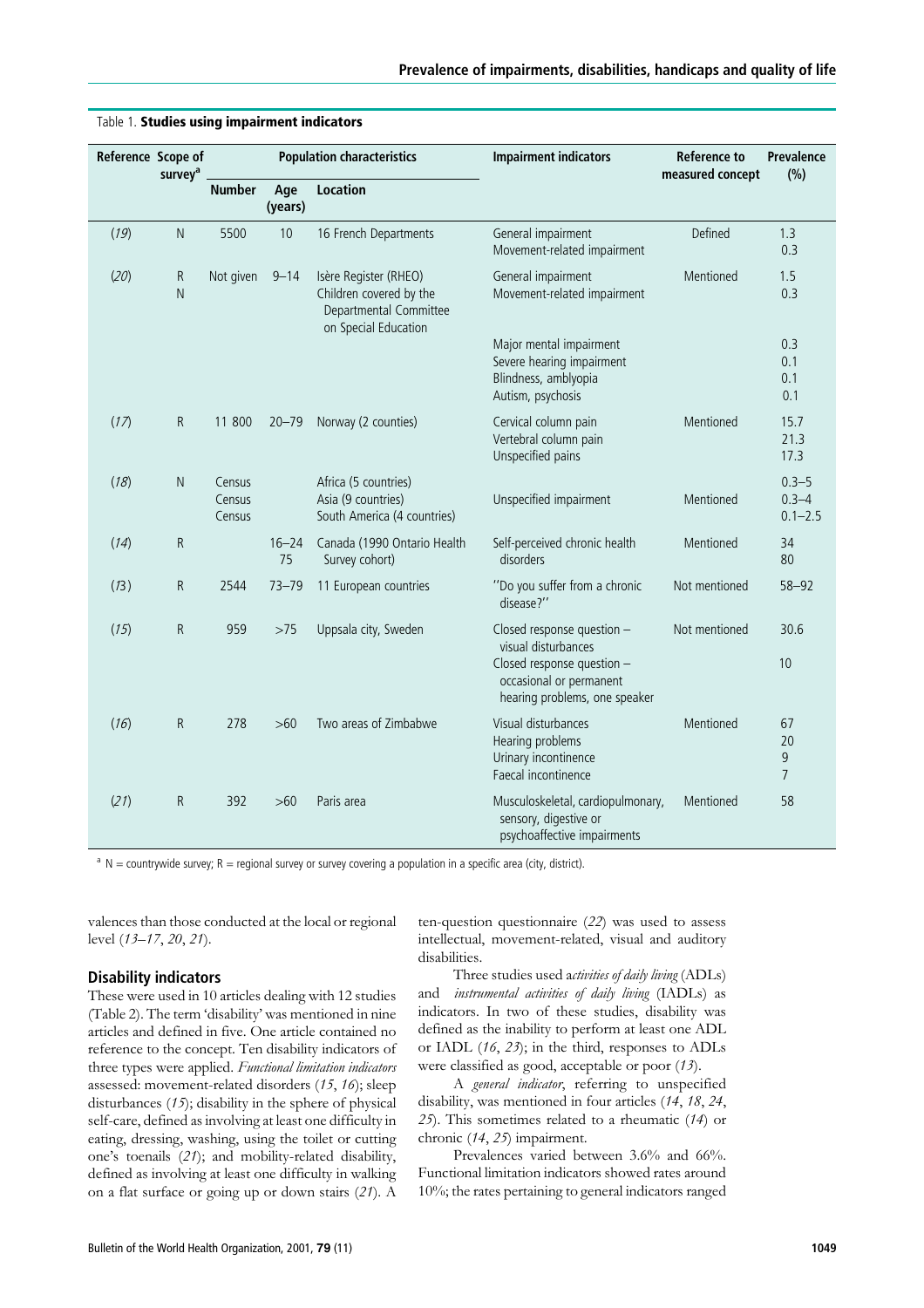|      | Reference Scope of<br>survey <sup>a</sup> |                    | <b>Population characteristics</b> |                                                                                                                 | <b>Disability indicators</b>                                                                          | <b>Reference to</b><br>measured concept | Prevalence<br>(%)   |
|------|-------------------------------------------|--------------------|-----------------------------------|-----------------------------------------------------------------------------------------------------------------|-------------------------------------------------------------------------------------------------------|-----------------------------------------|---------------------|
|      |                                           | <b>Number</b>      | Age<br>(years)                    | <b>Location</b>                                                                                                 |                                                                                                       |                                         |                     |
| (22) | R                                         | 22 000             | $2 - 9$                           | Bangladesh (children)<br>Jamaica (children)<br>Pakistan (children)                                              | 10-question questionnaire<br>(intellectual, movement-related,<br>visual, auditory disabilities)       | Mentioned                               | 8.2<br>15.6<br>14.7 |
| (25) | $\mathsf{N}$                              |                    | 10 394 19 - 24                    | USA, National Health Interview<br>Survey, individuals not cared<br>for by institutions                          | Disability and generalized activity<br>restriction                                                    | Defined                                 | 5.7                 |
| (24) | ${\sf R}$                                 | 198 507            | $>15$                             | Spain (17 regions)                                                                                              | Unspecified disability                                                                                | Defined                                 | $12.9 - 21.1$       |
| (18) | $\mathsf{N}$                              |                    |                                   | Spanish survey<br>Canadian survey<br>Australian survey                                                          | Unspecified disability                                                                                | Mentioned                               | 14<br>13<br>12.5    |
| (14) | $\mathsf{N}$                              | 150 000            | >15                               | Canada (representative of entire<br>Canadian population, including<br>individuals cared for by<br>institutions) | Disability attributable to chronic<br>musculoskeletal abnormalities                                   | Not mentioned                           | 4.9                 |
|      | ${\sf N}$                                 | Not men-<br>tioned | $18 - 24$<br>>80                  | <b>USA Interview Survey</b>                                                                                     | Disability (activity restriction)<br>attributable to a chronic<br>impairment                          | Not mentioned                           | 5.8<br>58.7         |
|      | $\mathsf{N}$                              | Not men-<br>tioned | $15 - 34$<br>>65                  | Canada                                                                                                          | Disability (estimated rate)                                                                           | Not mentioned                           | 6<br>46             |
| (21) | $\mathsf R$                               | 392                | $60+$                             | Paris area (persons living at home)                                                                             | Physical care<br>Mobility                                                                             | Defined                                 | 12.5<br>20.2        |
|      | R                                         | 392                | >70                               | Paris area (persons living at home)                                                                             | Physical care<br>Mobility                                                                             |                                         | 58<br>51            |
| (23) | R                                         | 146                | >65                               | Sri Lanka (persons living at home $ADL$ (disability = inability to<br>in urban areas)                           | perform any one of the activities)                                                                    | Mentioned                               | 10.3                |
| (13) | R                                         | 2544               | $73 - 79$                         | Denmark                                                                                                         | ADL regarded as poor                                                                                  | Mentioned                               | 23                  |
| (15) | R                                         | 959                | >75                               | Uppsala city, Sweden                                                                                            | IADL (disability $=$ inability to<br>perform any one of the activities)<br>Movement-related disorders | Defined                                 | 20.1<br>46.7        |
|      |                                           |                    |                                   |                                                                                                                 | Sleep disturbances                                                                                    |                                         | 66                  |
| (16) | $\mathsf R$                               | 278                | $>60$                             | Two areas of Zimbabwe                                                                                           | ADL (disability $=$ inability to<br>perform any one of the activities)                                | Defined                                 | 3.6                 |
|      |                                           |                    |                                   |                                                                                                                 | IADL (disability = inability to<br>perform any one of the activities)<br>Movement-related disability  |                                         | 28<br>8.3           |

Table 2. Studies using disability indicators

 $a \, N =$  countrywide survey; R = regional survey or survey covering a population in a specific area (city, district).

between 12% and 58%. Prevalences for country studies were no different from those shown by regional studies.

### Handicap indicators

These were used in six articles dealing with seven studies (Table 3). Reference was made to the term 'handicap' in all six articles but only one defined the concept. Prevalences among people reporting functional limitations in their main social activity were measured by the nine indicators that were applied (25); they thus reflected the prevalences for handicaps according to the ICIDH definition.

Some indicators combined the concepts of impairment, disability and handicap. Among the questions were: ''Does the person have a chronic disease, health condition or handicap restricting his or her daily activity or ability to work (including age-related problems)?'' (26); and ''Do you suffer from a chronic disease or any form of disability?'' (26, 27). The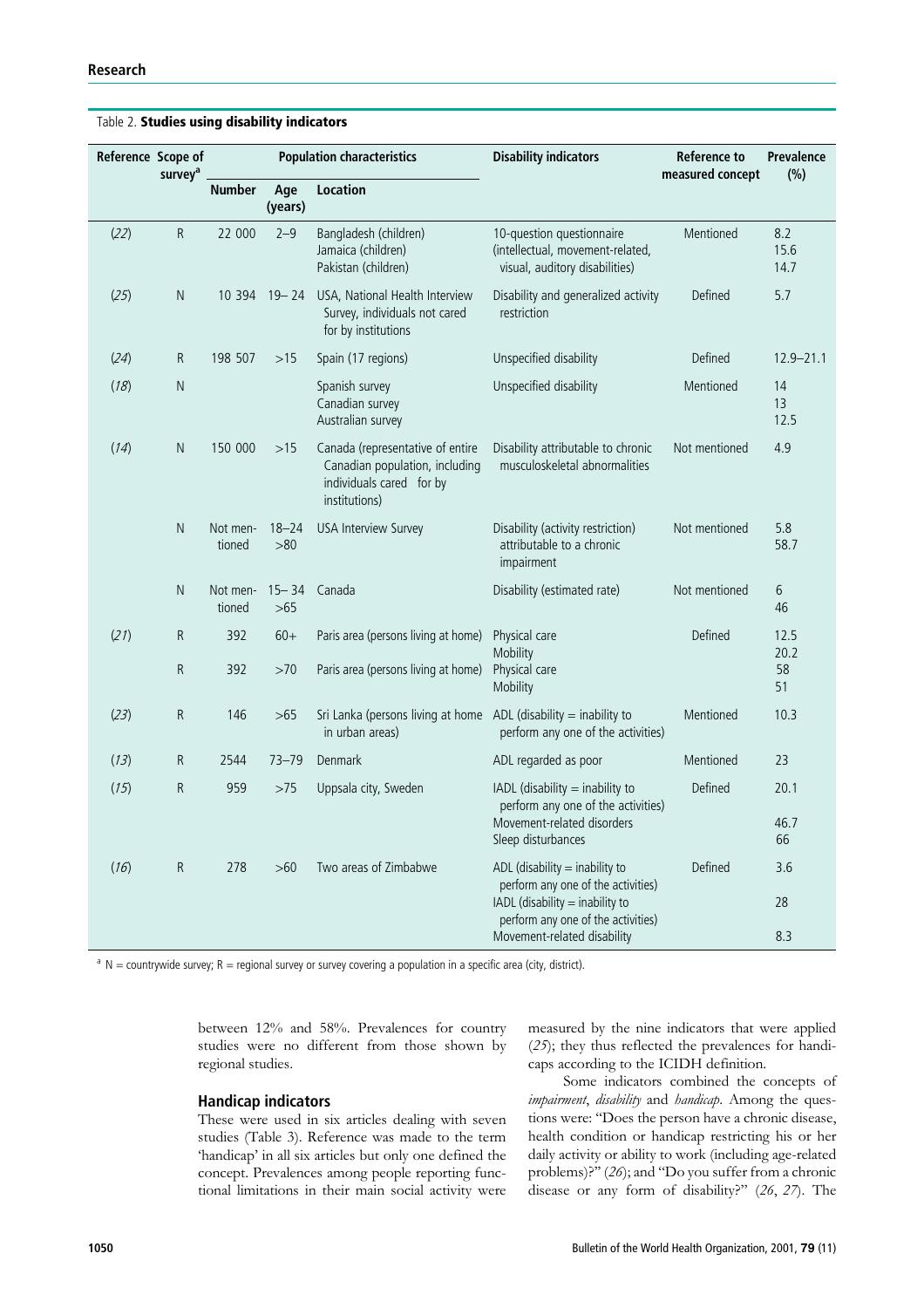|                    |                     |                                   |                |                                                                                                                  |                                                                                                                              | <b>Reference to</b> | Prevalence                                          |
|--------------------|---------------------|-----------------------------------|----------------|------------------------------------------------------------------------------------------------------------------|------------------------------------------------------------------------------------------------------------------------------|---------------------|-----------------------------------------------------|
| Reference Scope of | survey <sup>a</sup> | <b>Population characteristics</b> |                |                                                                                                                  | <b>Handicap indicators</b>                                                                                                   | measured concept    | (%)                                                 |
|                    |                     | <b>Number</b>                     | Age<br>(years) | <b>Location</b>                                                                                                  |                                                                                                                              |                     |                                                     |
| (30)               | R                   | Not men-<br>tioned                | $<$ 20         | Loire region, France (children)                                                                                  | Recipients of special education<br>allowance                                                                                 | Mentioned           | 0.58                                                |
|                    | N                   |                                   |                | France (children)                                                                                                | Recipients of special education<br>allowance                                                                                 |                     | 0.57                                                |
| (25)               | N                   | 10 3 9 4                          | $19 - 24$      | USA, National Health Interview<br>Survey (individuals not cared                                                  | Inability to perform customary<br>principal activity                                                                         | Defined             | 1.8                                                 |
|                    |                     |                                   |                | for by institutions)                                                                                             | Limitation in performing principal<br>activity                                                                               |                     | 2.2                                                 |
|                    |                     |                                   |                |                                                                                                                  | Limitations in performing other<br>activities than principal activity                                                        |                     | 1.7                                                 |
| (27)               | $\mathsf{N}$        | 2000                              | $>16$          | Great Britain (OPCS Omnibus<br>survey cohort)                                                                    | Chronic disease or disability                                                                                                | Mentioned           | 40                                                  |
| (26)               | R                   | 6212                              | $>16$          | Lothian region, Scotland                                                                                         | Limiting long-term illness<br>Limiting long-term illness $+$<br>limitations in assuming<br>physical role                     | Mentioned           | 36.9<br>29.2                                        |
| (28)               | N                   | 21 5 97                           |                | France (people living at home;<br>health survey by National<br>Institute for Statistics and<br>Economic Studies) | "Does your household include a<br>person with disabilities or<br>experiencing difficulties in the<br>conduct of daily life?" | Mentioned           | $2.6 - 27.4$<br>depending<br>on age<br>Overall: 9.8 |
| (31)               | R                   | 12 903                            | >60            | Japan, rural                                                                                                     | Expectation of working life/total<br>life expectancy ratio                                                                   | Mentioned           | $38 - 56$                                           |

#### Table 3. Studies using handicap indicators

 $a \, N =$  countrywide survey; R = regional survey or survey covering a population in a specific area (city, district).

surveys on living and health-related conditions carried out by the French National Institute for Statistics and Economic Studies posed the following question: ''Does your household include a person with disabilities or experiencing difficulties in the conduct of daily life?'' (28). The first two studies, conducted in the United Kingdom, showed high prevalences (30–40%), whereas the French surveys revealed rates of the order of 10%.

Other studies used more indirect indicators, such as severe undefined handicaps (29), severely disabled children receiving special education allowances in France (30), and the projected ratio of working life to life expectancy at a given age (31).

With the exception of the survey conducted in the United Kingdom, which used a very general indicator (27), and the survey conducted in the Loire region among a very young population (30), regional surveys showed prevalences of the order of 30%. Lower values occurred in the country surveys.

## Quality of life indicators

These were used in five articles dealing with five studies (Table 4). All the articles referred to the term ''quality of life'' but only one defined the concept. Six indicators were mentioned. The studies differed in two main ways: the type of response expected, and the phenomenon emphasized by the indicator.

in very good health, rather good health, rather bad health, or very bad health (15). Regarding the phenomenon emphasized by the indicator, questions about the quality of life are exemplified as follows: ''How would you describe your quality of life?'' (highly favourable, favourable, neutral, negative, or very negative) (33); ''Describe your overall life situation'' (as bad as can be, very bad, bad, normal, good, very good, as good as can be) (27).

> The articles generally referred to quality of life in the narrower sense, i.e. as relating to health from the angle of self-perceived morbidity (13, 15, 27, 32). One study simultaneously took account of

> Regarding the type of response, one study requested open-ended responses and these were placed in five categories (27). Data were mostly obtained by asking closed questions with two to seven possible responses, e.g. ''Do you consider yourself to be in good health?" (yes/no)  $(32)$ ; health assessed as good, poor or fair (27); quality of life classified as being as low as can be, very low, low, normal, high, very high, or as high as can be (27); and self-assessment as being

> health as observed by professionals and as perceived by patients (32). The results differed considerably from those obtained through the questioning of individuals (78% and 26% of persons in poor health respectively), thus highlighting the difference that may arise between morbidity diagnosed by health professionals and self-perceived morbidity.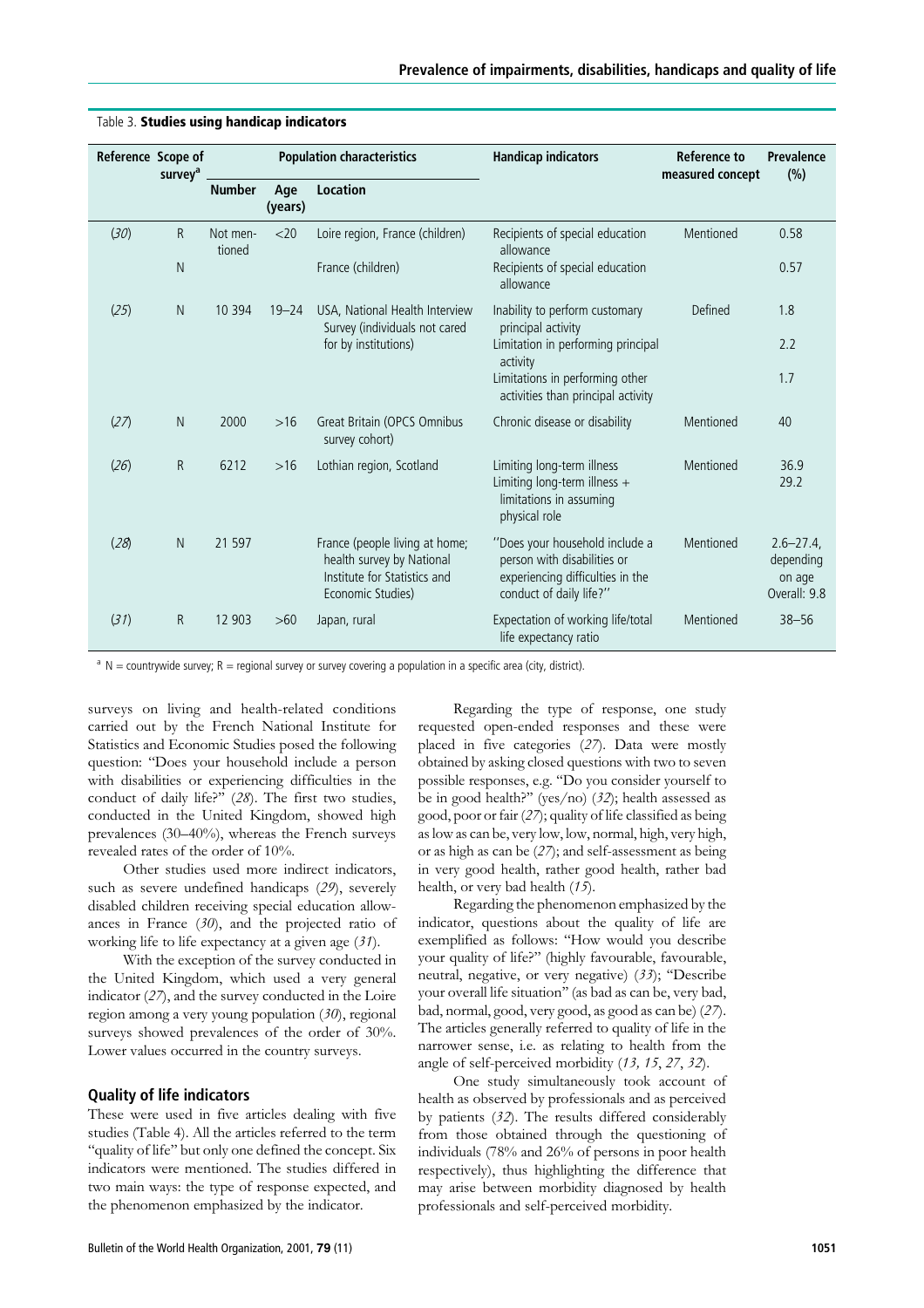| Reference Scope of | survey <sup>a</sup> | <b>Population characteristics</b> |                |                                                             | <b>Quality-of-life indicators</b>                                                           | <b>Reference to</b><br>measured concept | <b>Prevalence</b><br>(%)                     |
|--------------------|---------------------|-----------------------------------|----------------|-------------------------------------------------------------|---------------------------------------------------------------------------------------------|-----------------------------------------|----------------------------------------------|
|                    |                     | <b>Number</b>                     | Age<br>(years) | <b>Location</b>                                             |                                                                                             |                                         |                                              |
| (27)               | N                   | 2000                              | $>16$          | Great Britain (OPCS Omnibus<br>survey cohort)               | Poor self-perceived health                                                                  | Mentioned                               | Total: 15<br>$9 - 24$<br>depending<br>on age |
| (13)               | R.                  | 2544                              | $73 - 79$      | 11 European countries                                       | "How would you assess your<br>current general state of health?"<br>(poor)                   | Mentioned                               | $2 - 32$                                     |
| (15)               | R                   | 959                               | >75            | Uppsala city, Sweden                                        | Poor self-perceived health (rather<br>poor, poor)                                           |                                         | 13.3                                         |
| (32)               | R                   | 649                               | $>76$          | Gothenburg (Intervention Study<br>on Elderly in Gothenburg) | Poor self-perceived health ("Do<br>you consider yourself to be in<br>good health?": yes/no) | Mentioned                               | 26                                           |
|                    |                     |                                   |                |                                                             | Health assessed by a health<br>professional (rather good,<br>not very good, poor)           |                                         | 78                                           |
| (33)               | R                   | 68                                | >85            | South-east England                                          | "How would you describe your<br>quality of life?" (low)                                     | Defined                                 | 26                                           |
|                    |                     | 136                               | $65 - 85$      |                                                             |                                                                                             |                                         | 6                                            |

Table 4. Studies using quality-of-life indicators

 $a \, N =$  countrywide survey; R = regional survey or survey covering a population in a specific area (city, district).

Detailed results for self-perceived health showed around 13% of individuals assessing their health as poor or their quality of life as low, the range being 1.8–26% (33). Local surveys showed higher prevalences of low quality of life than the country survey covering a young population (27).

# **Discussion**

The prevalences of the indicators differed considerably. This variability may reflect an actual difference in the prevalence of impairments, disabilities and handicaps, or may be caused by factors such as those discussed below.

## Accuracy of measurement in using the impairment indicator

An impairment refers to a disorder at the level of an organ or function. A systemic disease may be made up of a multiplicity of impairments, depending on its clinical form. Whether made by health professionals or by patients, the distinction between organic impairment and chronic disease was relatively unclear in the articles that sought to determine the prevalence of impairment in populations. These articles were therefore assembled in one group.

The tables show that prevalences rose as indicators became more general and generic (e.g. exploring the presence of a chronic disease) (13, 14, 26, 27). The rates underwent a corresponding drop as the focus of the indicators became more specific (13, 15, 17).

A basic indicator exploring a single aspect of morbidity identifies it among fewer individuals than a more general indicator (investigating multiple aspects of the impairment phenomenon and likely to cover a larger number of individuals), which shows higher prevalences. On the other hand, a more precise definition of the basic indicator may allow investigators to detect an impairment more easily and comprehensively, while a more general indicator may prove less sensitive, even though it explores several fields of impairment.

## Age

Studies covering older sections of populations (13– 15, 32, 33) showed high prevalences, whereas those investigating younger population groups (19, 20, 22, 25, 27, 28, 30) yielded low rates. A cohort study measuring rates of prevalence of disability among individuals over 60 years of age revealed an increase from 12% to 58% after 10 years (21).

## Type of survey

Countrywide surveys appeared to show lower prevalence rates for impairment and lower quality of life than surveys conducted on a local or regional scale. This was not the case with handicap indicators; however, the studies selected included only one country study, covering individuals under 20 years of age.

## Health system and cultural context

These two factors may lead to significant differences in measurement. Indeed, prevalences varied from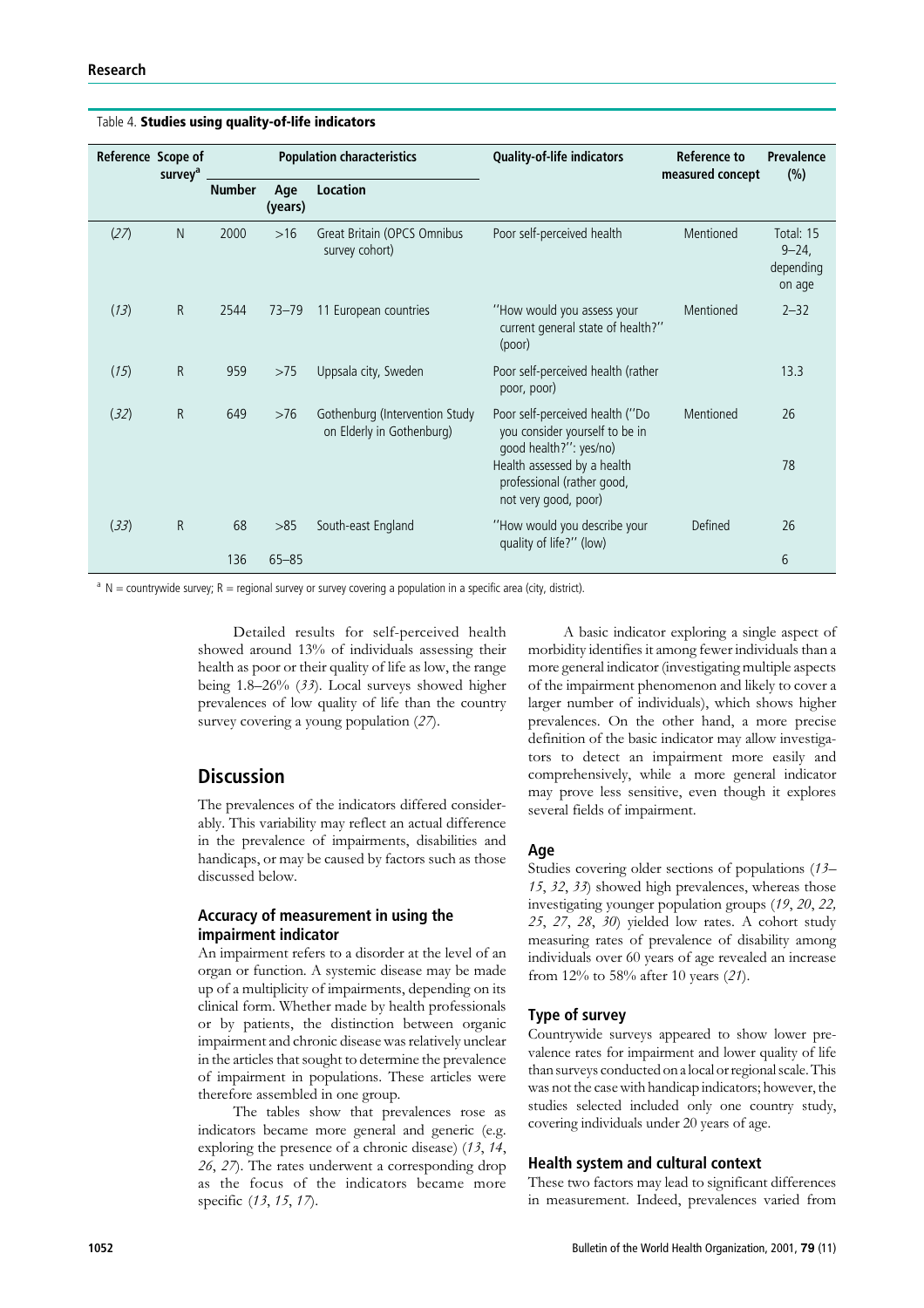country to country. The explanation could lie in the diversity of data collection methods, definitions of the term 'disability', and the types of response received, depending on the social connotations of disability or ways of dealing with the problem of impairment. In France, for example, both the individuals concerned and the health professionals were apparently prompted to take comparatively active steps in investigating, declaring and treating impairments resulting in disabilities. This is reflected in a variety of measures such as the General Policy Act on persons with impairments; the Act promoting their employment; the recognition of disorders entitling individuals to more favourable compensation for personal health-related expenditure; the provision of allowances for adults with disabilities; and special education allowances.

The disability situation thus appears to be in some ways less critical here, although cases are more widely reported in some countries than in others and this leads to differences in measurement in prevalence surveys.

#### Socioeconomic factors

These appeared to play a fairly significant role in some studies in which individual socioeconomic status (34) and membership of an ethnic minority (35, 36) had an impact on health.

## Prevalence of handicap indicators

Some indicators combined disability and handicap in the general sense in a single question, as happened in the survey on living and health-related conditions conducted by France's National Institute for Statistics and Economic Studies.

Other indicators reflected limitations in a person's main activity. To constitute a handicap, limitations have to affect the independence of individuals in the conduct of their lives, their capacity to position themselves in their environment and their social relationships. Although the experience of limitation does not automatically imply that a handicap exists, indicators assessing functional limitations closely resembled disability indicators in the articles under review.

Extensive work has previously been published on prevalences of disability in the sensory and psychiatric fields, which were not selected by the keywords used in the present study.

Although the ICIDH provides a new conceptual model and definitions applicable at the international level, it contains the following weak points. First, impairment, disability and handicap are considered as distinct events in time, whereas in practice it is sometimes difficult to determine clearly at what point one condition leads to another  $(5, 8)$ . In fact, an impairment may be revealed by the onset of a disability. Second, no account is taken of the impact of environmental factors in the broad sense, i.e. social and physical factors  $(5-8)$ ; only personal experience of ill-health plays a part in establishing the existence of an impairment, disability or handicap. Fougeyrollas  $(7, 8)$ , Badley  $(9)$  and Minaire  $(5)$ propose different models, in which environmental factors interact with individual experience in the determination of these conditions. Third, the concept of disability is used in a number of classifications but the variety of ways in which it is defined (6) has led to confusion about its meaning.

The new WHO International Classification of Functioning, Disability and Health fully integrates environmental factors into its conceptualization of functioning and disability.

## Conclusions

It is difficult to quantify the many factors known to influence rates of prevalence of morbidity in the general population. In order to be able to compare prevalence rates of impairment, disability and handicap in the general sense, or indicators of quality of life measured in a given study with those noted in existing work, it is necessary to take into account firstly that high rates appear to be age-related; secondly that recent literature points to the heterogeneity of the concepts and indicators of morbidity and quality of life, notwithstanding a trend towards their standardization, and this largely impedes any comparison between them; and thirdly that the role apparently played by socioeconomic factors is hard to quantify because of the heterogeneity of age among surveyed populations and the morbidity indicators used.

The measurement of morbidity prevalence rates provides valuable information for optimizing the way in which health and social welfare bodies deal with health disorders. The difficulty of ensuring the reliability of comparisons over time and between different geographical contexts highlights the need for greater homogeneity in the taxonomy of health conditions and quality of life and in data collection methods. The new WHO classification (11), which integrates the impact of the environment on impairments, disabilities and handicaps, provides a homogeneous tool for defining the concepts measured.  $\blacksquare$ 

Conflicts of interest: none declared.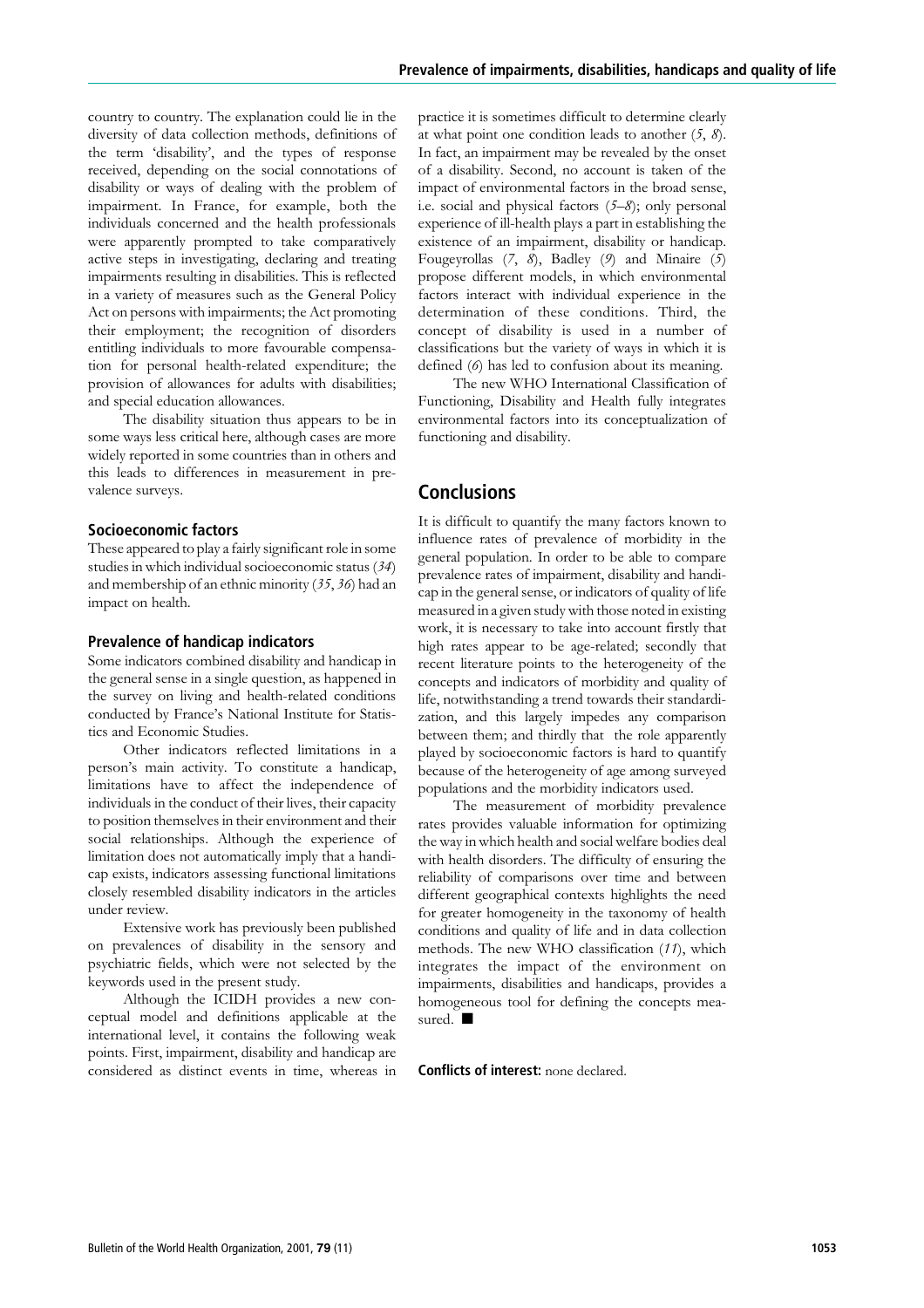## **Résumé**

## Prévalence des déficiences, incapacités, handicaps et de la faible qualité de vie dans la population générale : revue des publications récentes

Objectif Déterminer les taux de prévalence de la morbidité dans la population générale au moyen de recherches bibliographiques.

Méthodes Les articles traitant des déficiences, des incapacités, des handicaps, de la faible qualité de vie et de leur prévalence dans la population générale, publiés entre janvier 1990 et mars 1998, ont été sélectionnés dans la base de données MEDLINE.

Résultats Les 20 articles retenus sur les 443 trouvés utilisaient 41 indicateurs différents. Les indicateurs de déficience, d'incapacité, de handicap et de faible qualité de vie montraient des taux de prévalence de 0,1-92 %,

3,6-66 %, 0,6-56 % et 1,8-26 %, respectivement, selon l'âge et l'exactitude de l'indicateur. L'hétérogénéité du cadre conceptuel de l'étude et une prise en compte insuffisante de l'importance de l'exactitude de l'indicateur, du facteur âge et des caractéristiques socio-économiques des populations étudiées empêchent toute comparaison internationale fiable.

**Conclusion** Une standardisation plus poussée des indicateurs est nécessaire. La révision de la Classification internationale des handicaps (déficiences, incapacités et désavantages) pourrait permettre de résoudre certains des problèmes rencontrés.

#### Resumen

## Prevalencia de las deficiencias, discapacidades y minusvalías y de la baja calidad de vida en la población general: revisión de la bibliografía reciente

Objetivo Determinar las tasas de prevalencia de la morbilidad en la población general mediante investigaciones bibliográficas.

Métodos Se seleccionaron en la base de datos MEDLINE artículos publicados entre enero de 1990 y marzo de 1998 sobre las deficiencias, discapacidades y minusvalías y la calidad de vida y sobre su prevalencia en la población general.

Resultados En los 20 artículos elegidos de entre los 433 encontrados se utilizaban 41 indicadores distintos. Los indicadores de deficiencia, discapacidad, minusvalía y baja calidad de vida revelaron tasas de prevalencia

de 0,1-92%, 3,6-66%, 0,6-56% y 1,8-26%, respectivamente, según la edad y la exactitud de los indicadores. La heterogeneidad del marco conceptual y el escaso reconocimiento de la importancia de la exactitud de los indicadores, del factor edad y de las características socioeconómicas de las poblaciones estudiadas impidieron realizar una comparación internacional fiable.

Conclusión Es necesario estandarizar más los indicadores. La revisión de la Clasificación Internacional de Deficiencias, Discapacidades y Minusvalías podría permitir superar algunas de las dificultades surgidas.

## References

- 1. International classification of impairments, disabilities and handicaps: <sup>a</sup> manual of classification relating to the consequences of disease. Geneva, World Health Organization, 1980.
- 2. Classification internationale des handicaps : déficiences, incapacités, désavantages – manuel de classification des conséquences des maladies. Paris, Institut national de la Santé et de la Recherche médicale and Centre technique national d'Education et de Réadaptation des Handicapés et Inadaptés, 1988.
- 3. Study protocol for the World Health Organization project to develop a Quality of Life assessment instrument (WHOQOL). Quality of Life Research, 1993, 2: 153-159.
- 4. Thomas M et al. A critical appraisal of the quality of quality-of-life measurements. Journal of the American Medical Association, 1994, 272: 619–631.
- 5. Minaire P. Disease, illness and health: theoretical models of the disablement process. Bulletin of the World Health Organization, 1992, 70: 373–379.
- 6. Verbrugge L. Disability. Rheumatic Disease Clinics of North America, 1990, 16: 741–761.
- 7. Fougeyrollas P et al. Social consequences of long term impairment and disabilities: conceptual approach and assessment of handicap. International Journal of Rehabilitation Research, 1998, 21: 127–141.
- 8. **Fougeyrollas P.** Documenting environmental factors for preventing the handicap creation process: Quebec contributions relating to ICIDH and social participation of people with functionnal differences. Disability Rehabilitation, 1995, 17: 145–153.
- 9. Badley E. The ICIDH: format, application in different settings and distinction between disability and handicap. International Disabilities Studies, 1987, 9: 122-125.
- 10. Pope AM, Tarlov AR. Disability in America: toward a national agenda for prevention. Washington, DC, National Academy Press, 1991, 76–108.
- 11. ICF International classification of functioning, disability and health. Geneva, World Health Organization, 2001.
- 12. Fougeyrollas P. Implications of the dissemination of the International Classification of Impairments, Disabilities and Handicaps for policies concerning disabled persons. World Health Statistics Quarterly, 1990, 43: 281-285.
- 13. Schroll M et al. Assessment of health: self-perceived health, chronic diseases, use of medicine. European Journal of Clinical Nutrition, 1991, 45: 169–182.
- 14. Badley E, Crotty M. An international comparison of the estimated effect of the aging of the population on the major cause of disablement, musculoskeletal disorders. Journal of Rheumatology, 1995, 22: 1934-1940.
- 15. Lindgren A, Svardsudd K, Tibblin G. Factors related to perceived health among elderly people: the Albertina Project. Age, Ageing, 1994, 23: 328-333.
- 16. Allain TJ et al. Mortality and disability in elderly Zimbabweans. Age, Ageing, 1997, 26: 115–121.